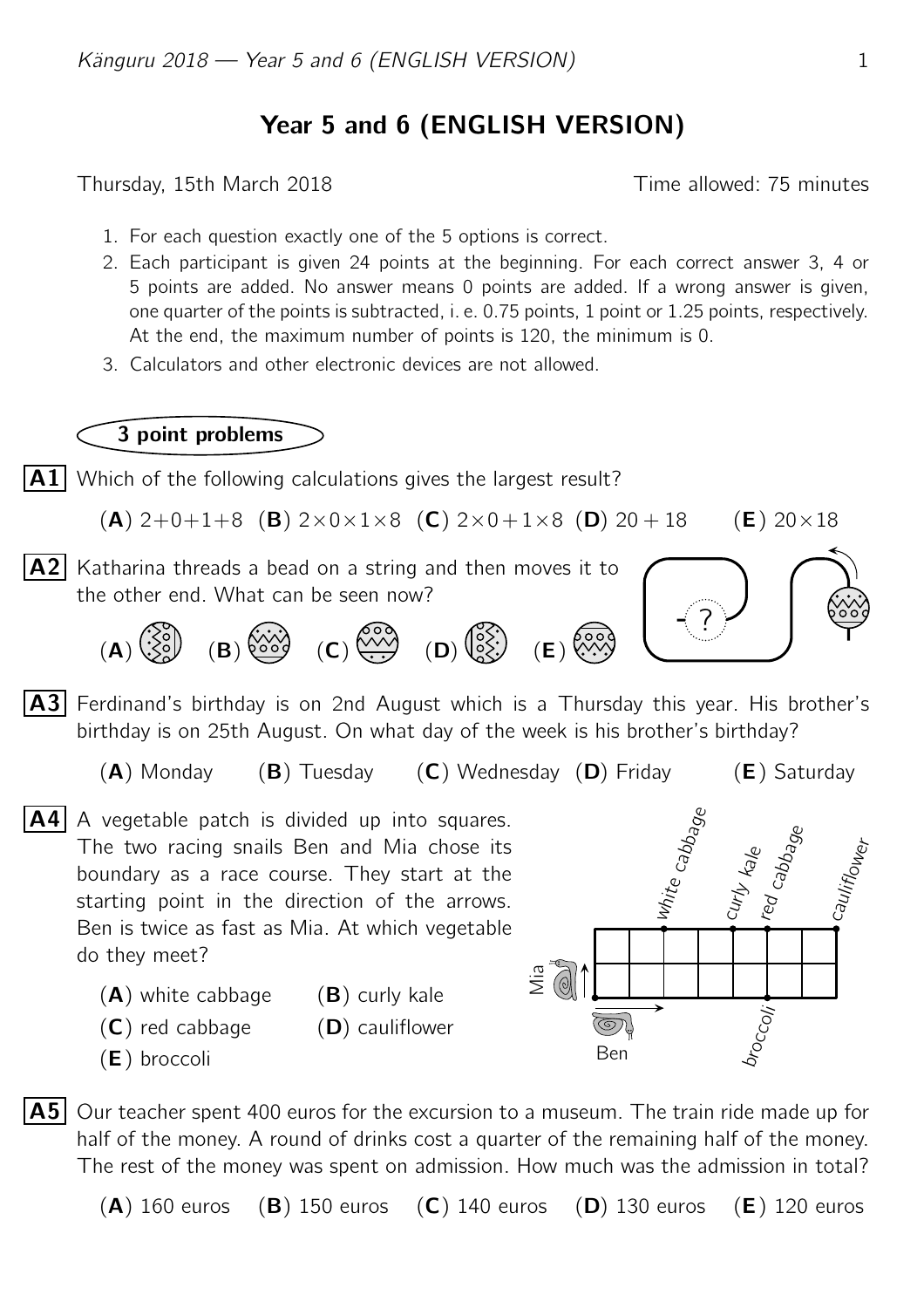

realized that two digits in the calculation on the blackboard were wiped away. What is the sum of these two digits?



(A) 8 (B) 9 (C) 11 (D) 13 (E) 15



**I** 



**B3** Four beetles sit in a  $4 \times 4$  grid. One of them is fast asleep. At each whistle, the others move left, right, up or down to a neighbouring cell. Which of the following pictures could be the result after whistle number 3?









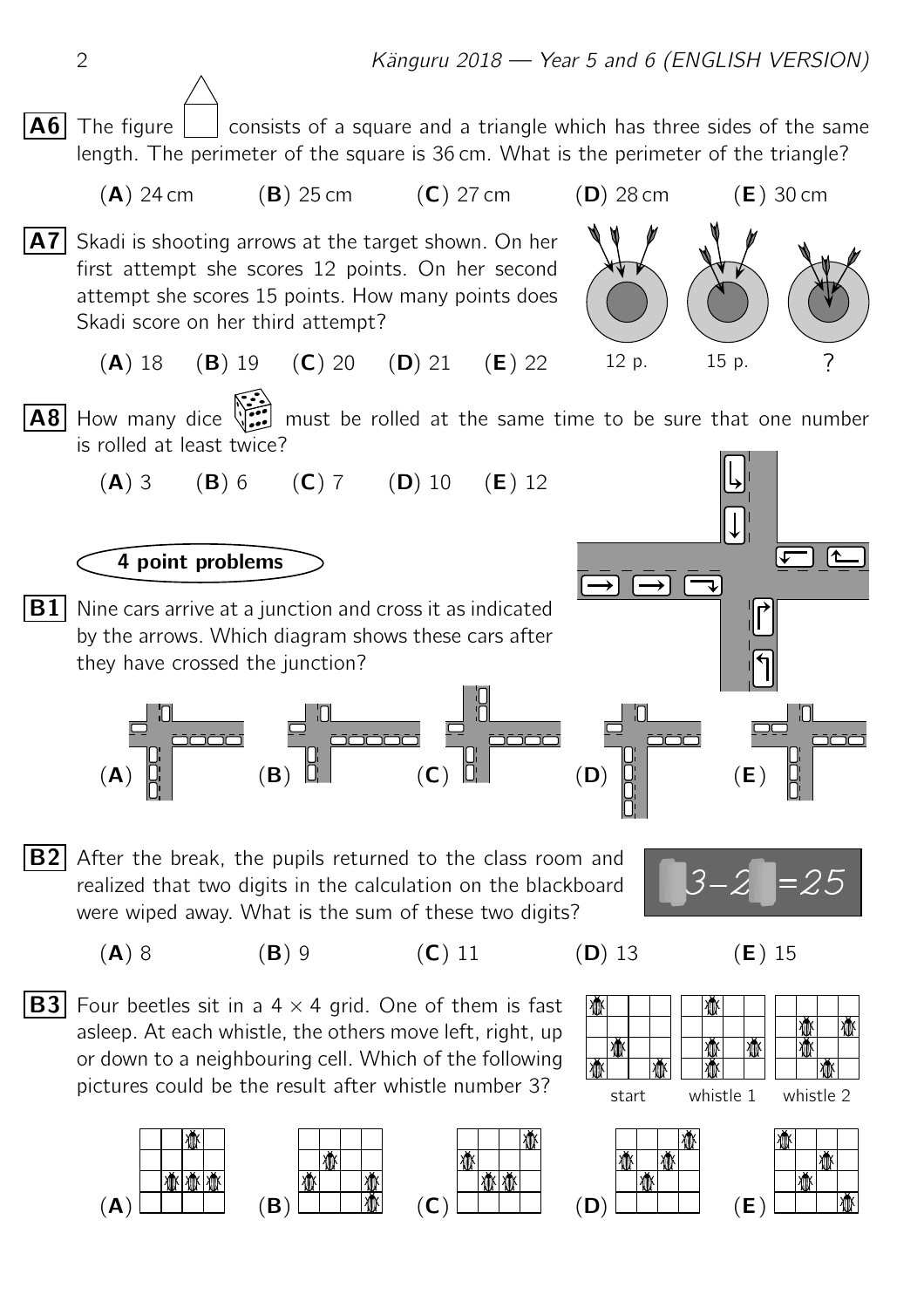